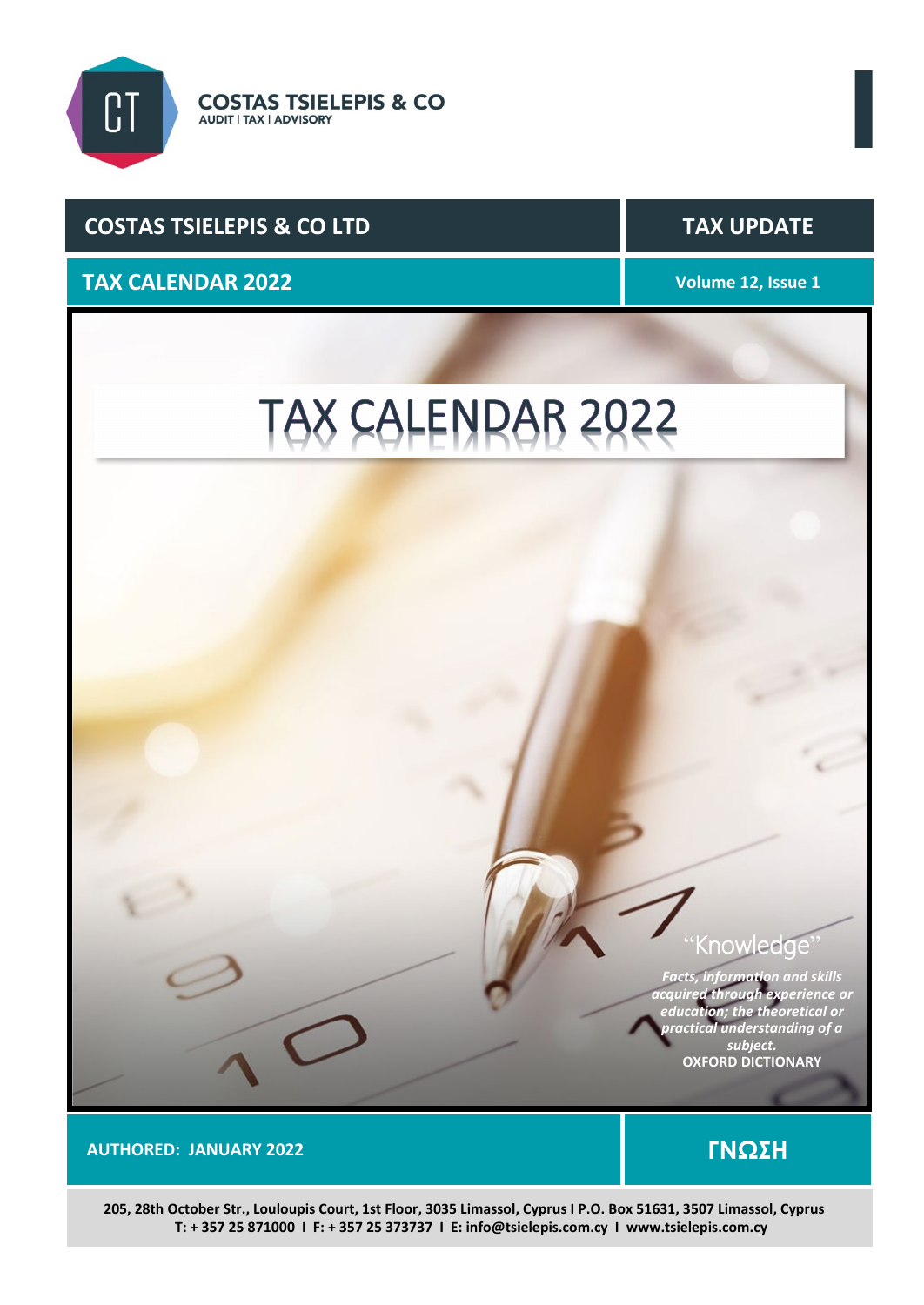## **TAX CALENDAR 2022**

### **Introduction**

The tax years 2020 and 2021 brought seismic changes to our lives in the most fundamental respects.

Covid-19 has affected usin ways that were inconceivable two years ago. Not since the 2013 economic crisis has Cyprus collectively shared an experience of this kind: a single, lingering crisis, structuring the rhythm of our daily lives within a complex calculus of risk and competing probabilities.

The 2020 and 2021 income tax deadlines were repeatedly revised due to the Covid-19 pandemic. The Cyprus Tax Authorities extended various tax filing due dates and payment deadlines during both years to give taxpayers more time to fulfil their tax obligations. While the Cyprus Tax Authorities are so far insisting on the "normal" tax due dates for 2022, it is still possible that Omicron, or some other variant, will eventually wreak havoc on the 2022 tax calendar as well.

But even though the pandemic has dominated our thoughts and shifted our priorities, life goes on. We need to look ahead and start dealing with 2022.

In case you are wondering what the tax filing and payment deadlines are for 2022, read on.

It is noted that keeping a tax diary is very important if you want to be proactive and up to date with your tax compliance obligations and avoid paying unnecessary interest and penalties.

Courtesy of the Tax Department of Costas Tsielepis & Co Ltd, the below Tax Diary shows the Cyprus tax due dates for 2022 by month that apply to both individuals and companies.

This way, you and your company will always be up to date and know exactly your tax-due dates and plan accordingly. Of course, you could pay your taxes and submit the relevant returns before the deadline, which will ensure that no interest and penalties will be imposed.

It is noted that payment can only be executed electronically either through JCC Smart Portal (i.e. only for taxes paid in due course) or through E-Banking via the Tax Portal (for taxes that are both on time and overdue).

You may also [click here](https://www.mof.gov.cy/mof/tax/taxdep.nsf/all/BFE267F786F52044C22582FD003BF0A7/$file/Payment%20Explanations.pdf?openelement) to view an explanatory table relating to the payments and relevant tax codes.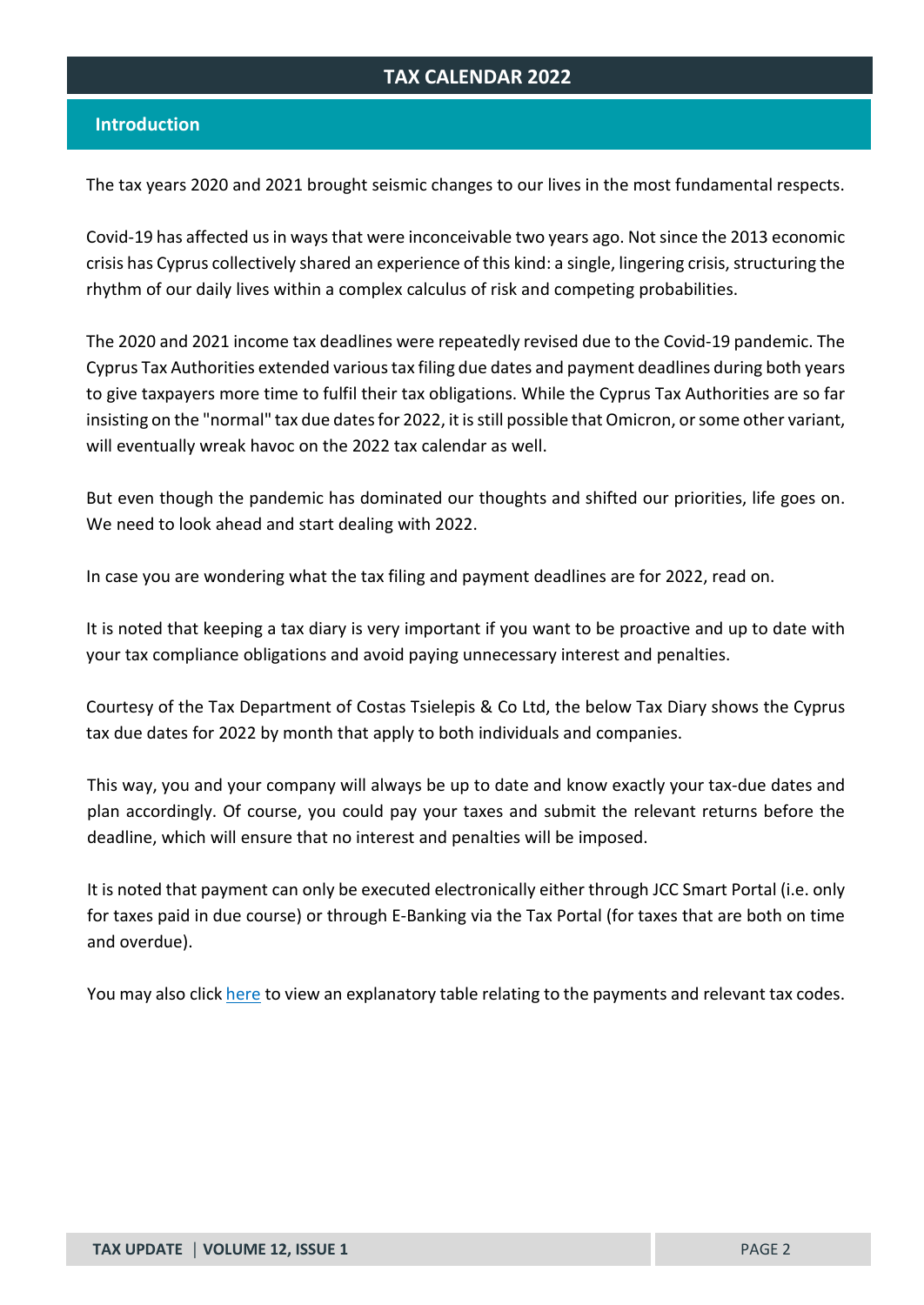# **Tax Due Dates by Month**

| Payment of tax withheld on payments made to non-Cyprus tax residents during the<br>previous month.<br>Social insurance and General Healthcare Contributions relating to salaries of the<br>previous month.<br>Special Contribution for Defence to be withheld from Cyprus sourced dividends and<br>interest for tax resident and domiciled individuals relating to previous month.<br>General Healthcare Contributions to be withheld from Cyprus sourced dividends<br>and interest for tax resident individuals relating to previous month.<br><b>End of each</b><br>Special Contribution for Defence to be withheld from Cyprus sourced rent paid to<br>month<br>tax resident and domiciled individuals (when tenant is a company, partnership, the<br>state or local authority) relating to previous month.<br>General Healthcare Contributions to be withheld from Cyprus-sourced rent paid to<br>tax resident individuals (when tenant is a company, partnership, the state or local<br>authority) relating to previous month.<br>Submission of Form T.D.602 - Declaration of withheld Special Contribution for<br>Defence and National Health Contribution from Interest relating to previous<br>month.<br>Form T.D.603 - Declaration of withheld Special Contribution for Defence and<br>National Health Contribution from Dividends relating to previous month.<br>Within 30 days<br>from the date of<br>Payment of stamp duty.<br>the agreement<br>Within 60 days<br>Notification to the Tax Department of any changes to the information submitted<br>from the date of<br>upon tax registration.<br>change<br>Submission of the deemed distribution declaration (Form TD 623) for the year<br>31 January<br>ended 31 December 2019.<br>Submission of objections relating to tax assessments issued during December<br>28 February<br>2021. | PAYE for employees deducted from salaries relating to the previous month. |
|------------------------------------------------------------------------------------------------------------------------------------------------------------------------------------------------------------------------------------------------------------------------------------------------------------------------------------------------------------------------------------------------------------------------------------------------------------------------------------------------------------------------------------------------------------------------------------------------------------------------------------------------------------------------------------------------------------------------------------------------------------------------------------------------------------------------------------------------------------------------------------------------------------------------------------------------------------------------------------------------------------------------------------------------------------------------------------------------------------------------------------------------------------------------------------------------------------------------------------------------------------------------------------------------------------------------------------------------------------------------------------------------------------------------------------------------------------------------------------------------------------------------------------------------------------------------------------------------------------------------------------------------------------------------------------------------------------------------------------------------------------------------------------------------------------------------------------------------------|---------------------------------------------------------------------------|
|                                                                                                                                                                                                                                                                                                                                                                                                                                                                                                                                                                                                                                                                                                                                                                                                                                                                                                                                                                                                                                                                                                                                                                                                                                                                                                                                                                                                                                                                                                                                                                                                                                                                                                                                                                                                                                                      |                                                                           |
|                                                                                                                                                                                                                                                                                                                                                                                                                                                                                                                                                                                                                                                                                                                                                                                                                                                                                                                                                                                                                                                                                                                                                                                                                                                                                                                                                                                                                                                                                                                                                                                                                                                                                                                                                                                                                                                      |                                                                           |
|                                                                                                                                                                                                                                                                                                                                                                                                                                                                                                                                                                                                                                                                                                                                                                                                                                                                                                                                                                                                                                                                                                                                                                                                                                                                                                                                                                                                                                                                                                                                                                                                                                                                                                                                                                                                                                                      |                                                                           |
|                                                                                                                                                                                                                                                                                                                                                                                                                                                                                                                                                                                                                                                                                                                                                                                                                                                                                                                                                                                                                                                                                                                                                                                                                                                                                                                                                                                                                                                                                                                                                                                                                                                                                                                                                                                                                                                      |                                                                           |
|                                                                                                                                                                                                                                                                                                                                                                                                                                                                                                                                                                                                                                                                                                                                                                                                                                                                                                                                                                                                                                                                                                                                                                                                                                                                                                                                                                                                                                                                                                                                                                                                                                                                                                                                                                                                                                                      |                                                                           |
|                                                                                                                                                                                                                                                                                                                                                                                                                                                                                                                                                                                                                                                                                                                                                                                                                                                                                                                                                                                                                                                                                                                                                                                                                                                                                                                                                                                                                                                                                                                                                                                                                                                                                                                                                                                                                                                      |                                                                           |
|                                                                                                                                                                                                                                                                                                                                                                                                                                                                                                                                                                                                                                                                                                                                                                                                                                                                                                                                                                                                                                                                                                                                                                                                                                                                                                                                                                                                                                                                                                                                                                                                                                                                                                                                                                                                                                                      |                                                                           |
|                                                                                                                                                                                                                                                                                                                                                                                                                                                                                                                                                                                                                                                                                                                                                                                                                                                                                                                                                                                                                                                                                                                                                                                                                                                                                                                                                                                                                                                                                                                                                                                                                                                                                                                                                                                                                                                      |                                                                           |
|                                                                                                                                                                                                                                                                                                                                                                                                                                                                                                                                                                                                                                                                                                                                                                                                                                                                                                                                                                                                                                                                                                                                                                                                                                                                                                                                                                                                                                                                                                                                                                                                                                                                                                                                                                                                                                                      |                                                                           |
|                                                                                                                                                                                                                                                                                                                                                                                                                                                                                                                                                                                                                                                                                                                                                                                                                                                                                                                                                                                                                                                                                                                                                                                                                                                                                                                                                                                                                                                                                                                                                                                                                                                                                                                                                                                                                                                      |                                                                           |
|                                                                                                                                                                                                                                                                                                                                                                                                                                                                                                                                                                                                                                                                                                                                                                                                                                                                                                                                                                                                                                                                                                                                                                                                                                                                                                                                                                                                                                                                                                                                                                                                                                                                                                                                                                                                                                                      |                                                                           |
|                                                                                                                                                                                                                                                                                                                                                                                                                                                                                                                                                                                                                                                                                                                                                                                                                                                                                                                                                                                                                                                                                                                                                                                                                                                                                                                                                                                                                                                                                                                                                                                                                                                                                                                                                                                                                                                      |                                                                           |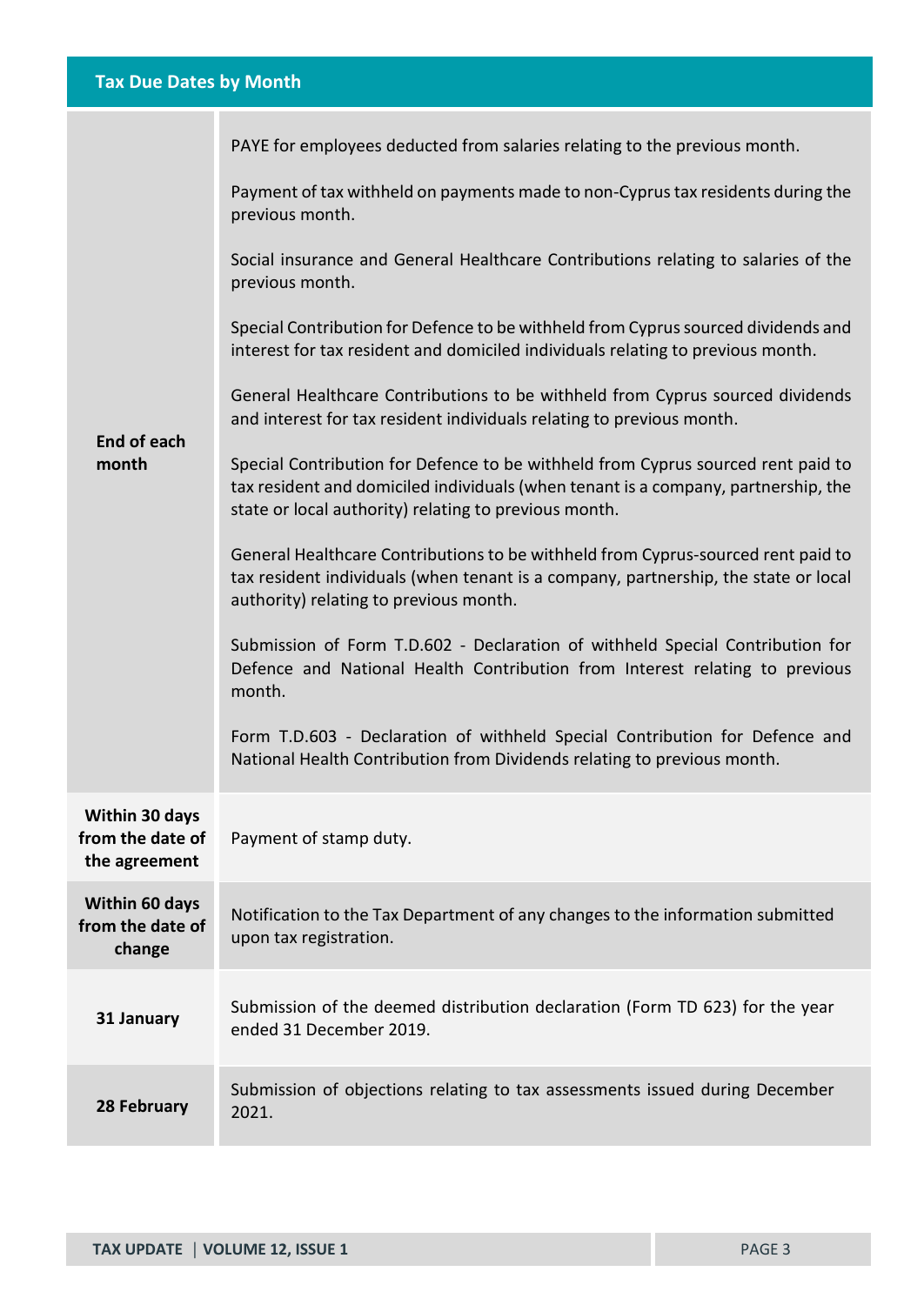|             | Electronic submission of the 2020 corporation income tax return (Form TD4).                                                                                                                                                                                                                                                                                                                                                                                                                                                                                       |
|-------------|-------------------------------------------------------------------------------------------------------------------------------------------------------------------------------------------------------------------------------------------------------------------------------------------------------------------------------------------------------------------------------------------------------------------------------------------------------------------------------------------------------------------------------------------------------------------|
| 31 March    | Electronic submission of the 2020 income tax return (Form TD1) for individuals<br>preparing audited financial statements.                                                                                                                                                                                                                                                                                                                                                                                                                                         |
| 30 April    | Payment of the first installment of premium tax for life insurance companies.                                                                                                                                                                                                                                                                                                                                                                                                                                                                                     |
| 31 May      | Electronic submission of the employer's return for 2021 (Form TD7).                                                                                                                                                                                                                                                                                                                                                                                                                                                                                               |
| 30 June     | Payment of the 2022 special contribution for defence on rents, dividends or<br>interest under self-assessment from sources outside Cyprus for the first 6<br>months of 2022.<br>Payment of the 2022 General Healthcare Contributions on rents, dividends or<br>interest under self-assessment, for the first 6 months of 2022.<br>Payment of the Annual Levy of €350 for the year 2022.                                                                                                                                                                           |
| 31 July     | Payment of the 2021 personal income tax and General Healthcare Contributions<br>under a self-assessment method by individuals not preparing audited financial<br>statements (employees and self-employed).<br>Electronic submission of the personal income tax return (Form TD1) for 2021 for<br>both self-employed and employees.<br>Submission of the 2022 temporary tax assessment and payment of the first<br>installment for both individuals and companies.                                                                                                 |
| 1 August    | Settlement of the 2021 final corporation tax and personal income tax for<br>individuals preparing audited accounts.                                                                                                                                                                                                                                                                                                                                                                                                                                               |
| 31 August   | Payment of the second installment of premium tax for life insurance companies.                                                                                                                                                                                                                                                                                                                                                                                                                                                                                    |
| 31 December | Payment of temporary tax - second and last installment for 2022.<br>Submission of the 2022 revised provisional tax return.<br>Payment of the 2022 special contribution for defence on rents, dividends or<br>interest from sources outside Cyprus for the second 6 months of 2022.<br>Payment of the 2022 General Healthcare Contributions on rents, dividends or<br>interest under self-assessment, for the latter 6 months of 2022.<br>Physical stock taking to be undertaken.<br>Payment of the third installment of premium tax for life insurance companies. |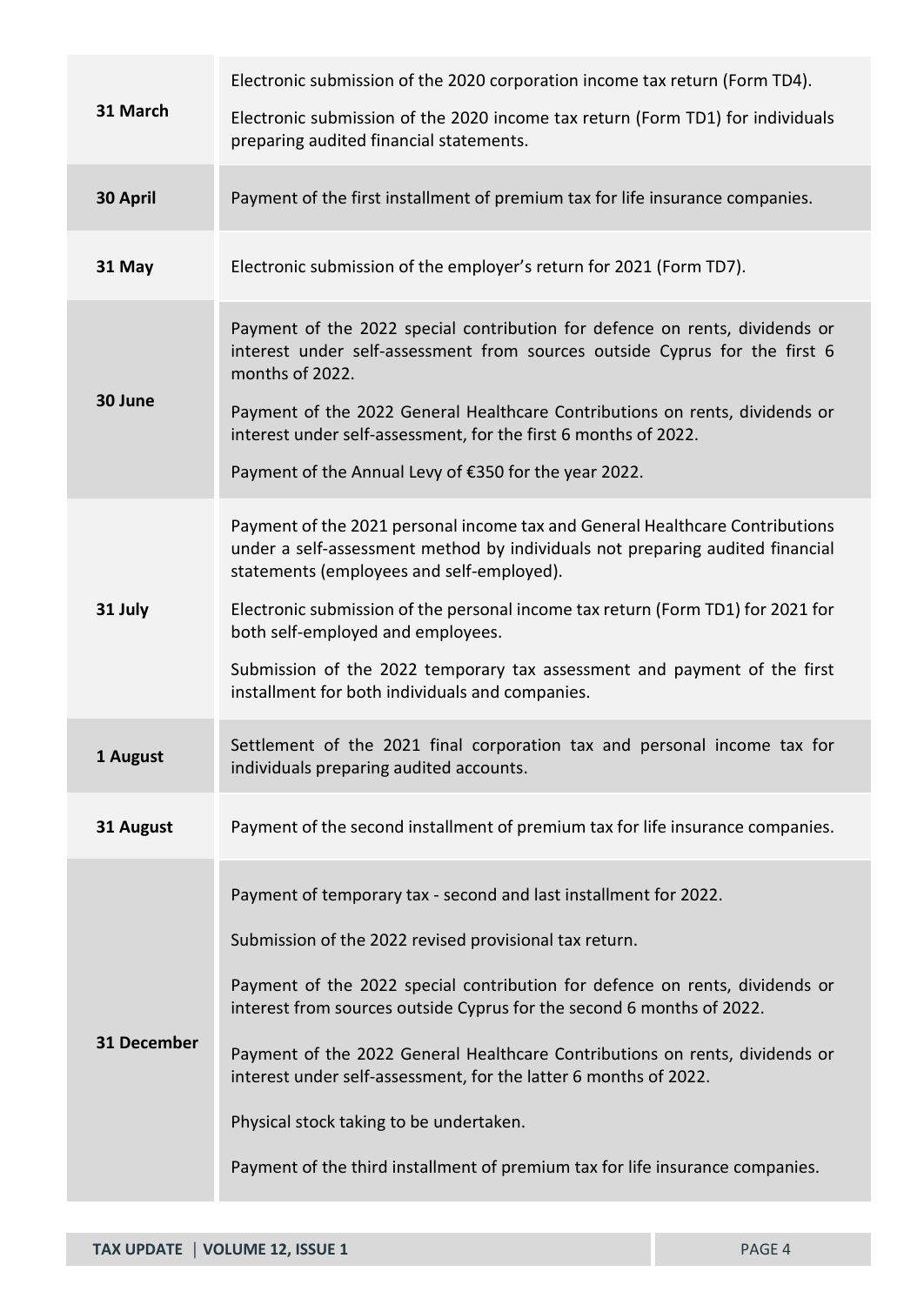| Interest and<br><b>Penalties</b> | The official interest rate, as set by the Ministry of Finance, for all amounts due<br>after 1 January 2020 is 1,75% (2% for 2019, 3,5% for 2018 and 2017, 4% for 2016<br>and 2015, 4,5% for 2014, 4,75% for 2013, 5% for years 2012 and 2011, 5,35% for<br>the year 2010, 8% for the years 2007-2009 and 9% up to 31 December 2006).<br>In addition to the interest, a penalty of 5% is imposed on the unpaid tax. An<br>additional penalty of 5% is imposed if the tax remains unpaid 2 months after the<br>payment deadline.                                                                                                                                                                                                                                                                                                                                                                                                                                                                                                                                                                                                                                                                                                                                                                                                                                                                                                                                                                                                                                                                                                                                                                                                                                                                                                                                                                                                                                                                                                                                                                    |  |
|----------------------------------|---------------------------------------------------------------------------------------------------------------------------------------------------------------------------------------------------------------------------------------------------------------------------------------------------------------------------------------------------------------------------------------------------------------------------------------------------------------------------------------------------------------------------------------------------------------------------------------------------------------------------------------------------------------------------------------------------------------------------------------------------------------------------------------------------------------------------------------------------------------------------------------------------------------------------------------------------------------------------------------------------------------------------------------------------------------------------------------------------------------------------------------------------------------------------------------------------------------------------------------------------------------------------------------------------------------------------------------------------------------------------------------------------------------------------------------------------------------------------------------------------------------------------------------------------------------------------------------------------------------------------------------------------------------------------------------------------------------------------------------------------------------------------------------------------------------------------------------------------------------------------------------------------------------------------------------------------------------------------------------------------------------------------------------------------------------------------------------------------|--|
| <b>Notes</b>                     | (a)<br>The Cyprus tax year coincides with the calendar year, 1 January - 31<br>December. So, for example, the 2022 tax year begins on 1 January 2022 and<br>ends on 31 December 2022.<br>The personal income tax returns can only be submitted electronically.<br>(b)<br>Manually submission is no longer permitted, except in cases of revised<br>income tax returns. From tax year 2016 onwards, a revised tax return can<br>be submitted within three years from the submission deadline of the<br>relevant tax return. The submission of a revised income tax return is<br>effected only through the submission of Forms T.D.001AN2020<br>(Individuals) and T.D.004AN2020 (Companies).<br>(c)<br>From the tax year 2021 onwards, all individuals with a gross income that<br>falls under the provisions of Article 5 of the Income Tax Law are obliged to<br>submit a personal income tax return.<br>Gross income that falls under the provisions of Article 5 of the Income Tax Law<br>includes, amongst others, salaries, rents, royalties, pensions, dividends,<br>interest and profits from share dealings (before any deductions, reliefs and<br>credits) which may be exempt from the income tax and/or special contribution<br>for defence. The Council of Ministers is also empowered to issue decrees,<br>which will specify which categories of taxpayers with a total annual gross<br>income below the taxable threshold of €19.500 will be exempted from the<br>obligation to submit a tax return.<br>Up until tax year 2020, individuals with gross income not exceeding €19.500<br>(tax-free threshold) were not obliged to submit a personal income tax return,<br>unless they received a notice/request for submission.<br>(d)<br>In cases where the deadline for the submission of a tax return or payment<br>of a tax or other liability falls on a Saturday or Sunday or Public holiday, the<br>deadline for complying with these obligations is extended until the next<br>business day<br>Any person who is fraudulently delaying or omitting to pay taxes or any<br>(e) |  |
|                                  | person who delays payment of withheld taxes i.e. from salaries (such as<br>PAYE and special contribution), payments to non-residents (such as films<br>and royalties), as well as defence tax withheld from dividends, interest and<br>rental income is guilty of a criminal offence and is liable to fines and<br>imprisonment in the case of individuals.<br>In the case of a company the directors, executive managers and<br>accountants are also liable for penalties and imprisonment;                                                                                                                                                                                                                                                                                                                                                                                                                                                                                                                                                                                                                                                                                                                                                                                                                                                                                                                                                                                                                                                                                                                                                                                                                                                                                                                                                                                                                                                                                                                                                                                                      |  |

a s ٠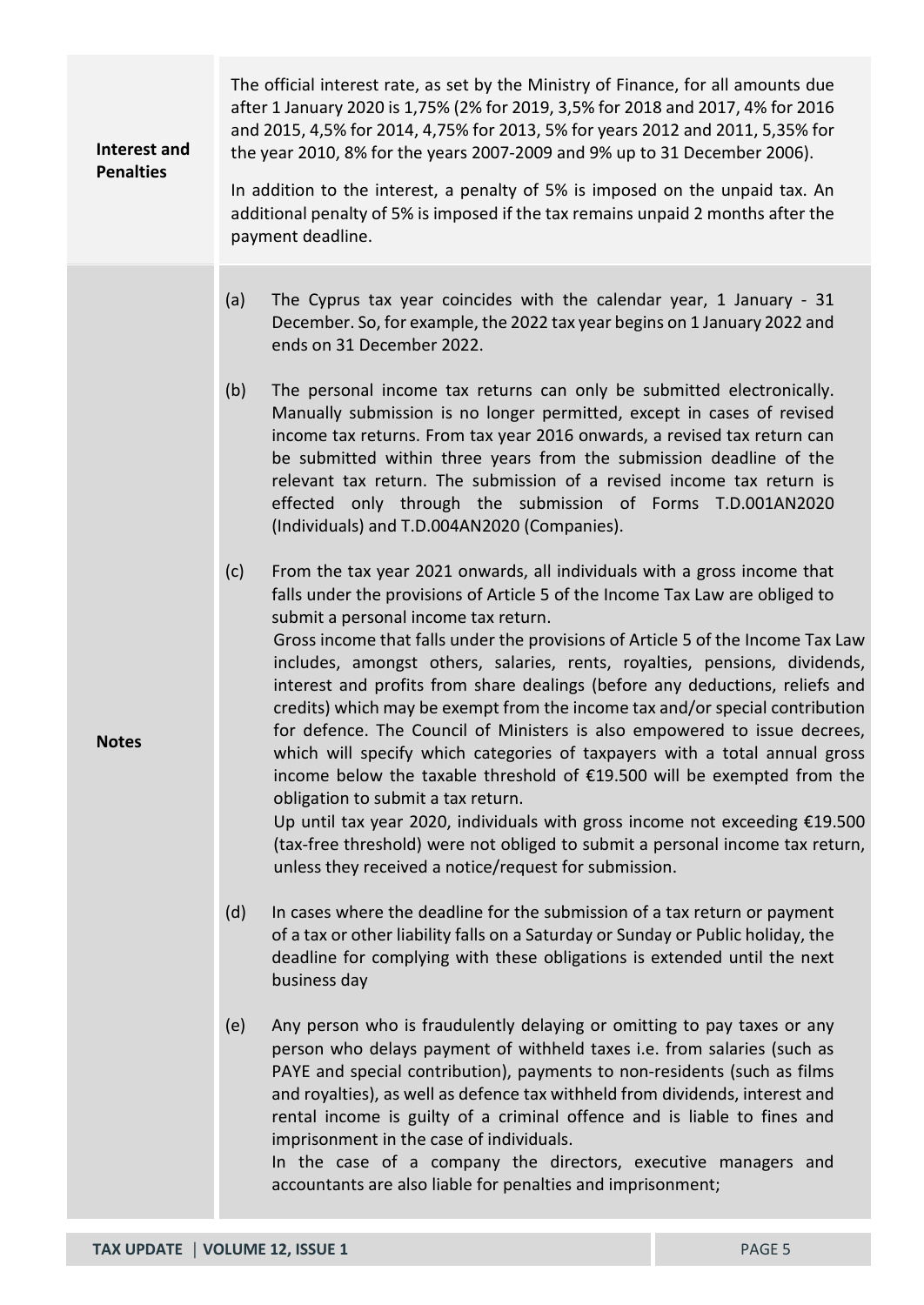**Tax Due Dates for Payment of Social Insurance Contributions of Self-Employed**

| <b>Months to which the</b><br>contributions relate: | <b>Date</b>                                                                                                                                                                                                                                                                    |
|-----------------------------------------------------|--------------------------------------------------------------------------------------------------------------------------------------------------------------------------------------------------------------------------------------------------------------------------------|
| January-March                                       | 10th of following May                                                                                                                                                                                                                                                          |
| <b>April-June</b>                                   | 10th of following August                                                                                                                                                                                                                                                       |
| July-September                                      | 10th of following November                                                                                                                                                                                                                                                     |
| <b>October-December</b>                             | 10th of following February                                                                                                                                                                                                                                                     |
|                                                     |                                                                                                                                                                                                                                                                                |
| <b>Notes:</b>                                       | Every employer or self-employed individual who fails to pay the<br>contributions within the time limit, is obliged to pay an additional<br>penalty in the range of 3% and 27%, depending on the period of<br>delay, calculated on the amount of contributions due for payment. |

As always, the Taxation Department of Costas Tsielepis & Co Ltd is at your disposal should you require any further information or clarifications.

#### **NOTE**

The tax information contained in this publication is accurate as at the date of its publication. The information in this publication is designed to increase the reader's general awareness of the Cyprus Tax System and in no case this publication can substitute proper professional advice and specialized solutions that may be specifically applicable to your own needs.

For any such professional consultation, please contact the Taxation Department of Costas Tsielepis & Co Ltd.